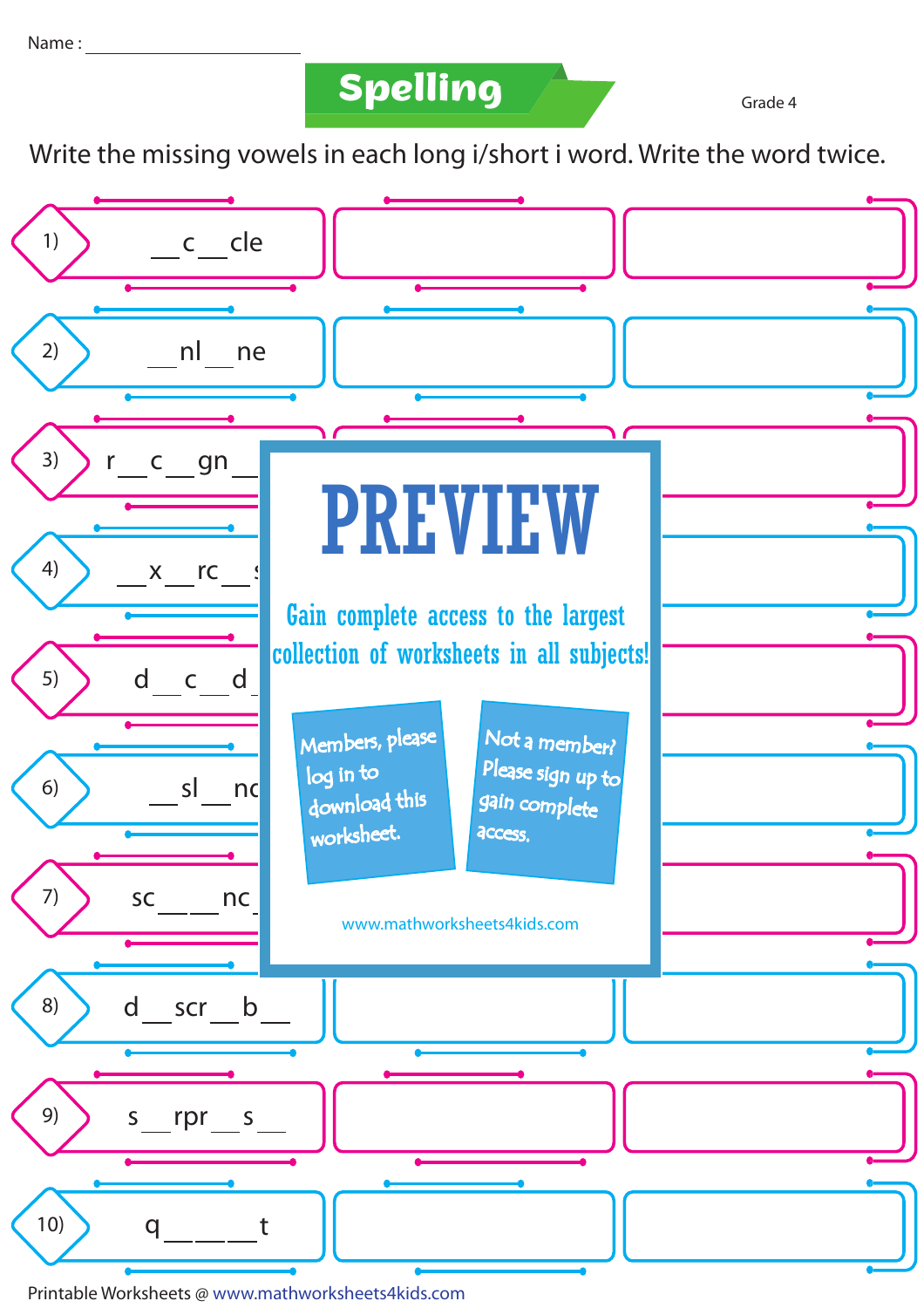## **Spelling Grade 4**

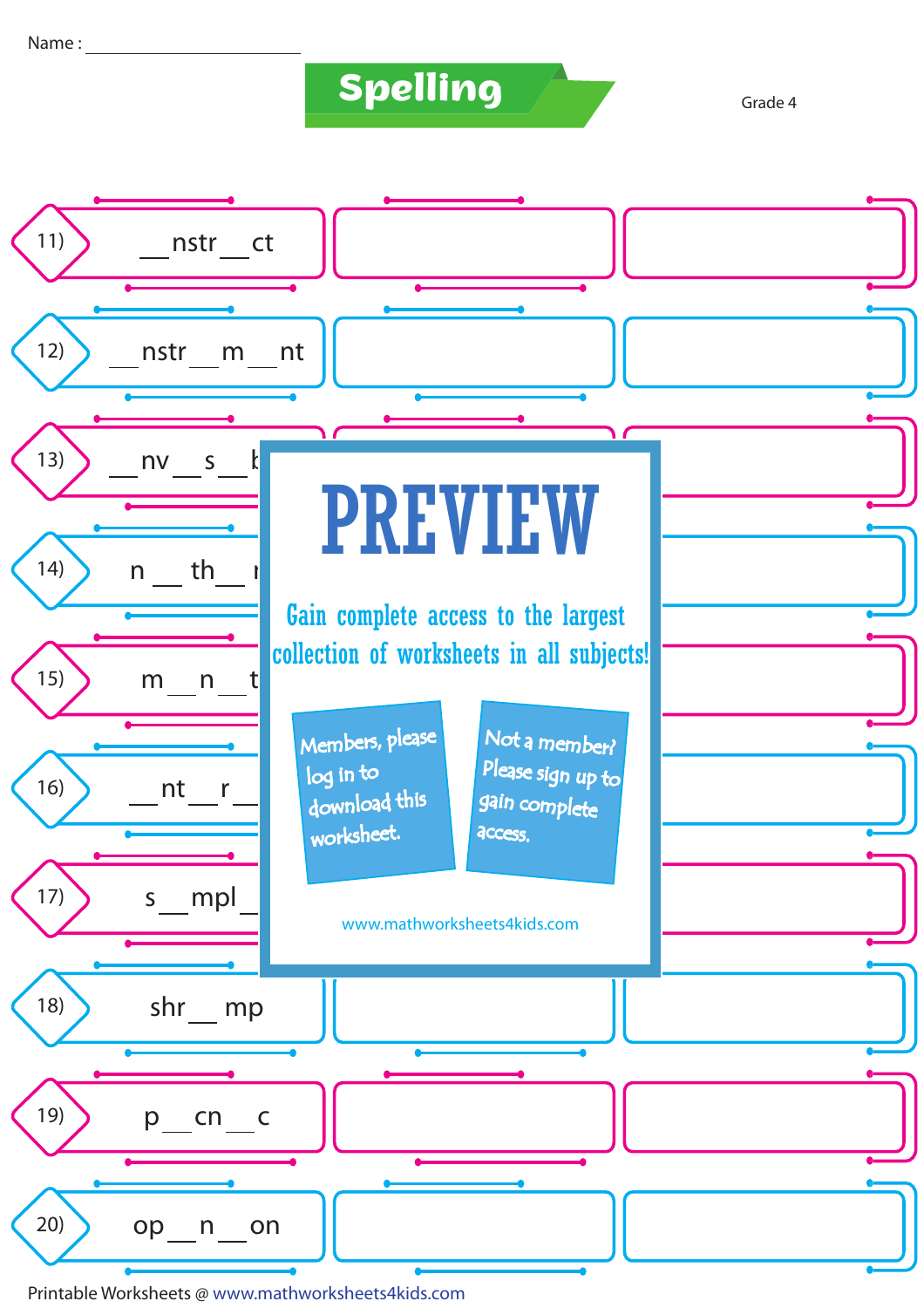Name : **Answer Key** 

**Spelling Grade 4** 

Write the missing vowels in each long i/short i word. Write the word twice.



Printable Worksheets @ www.mathworksheets4kids.com